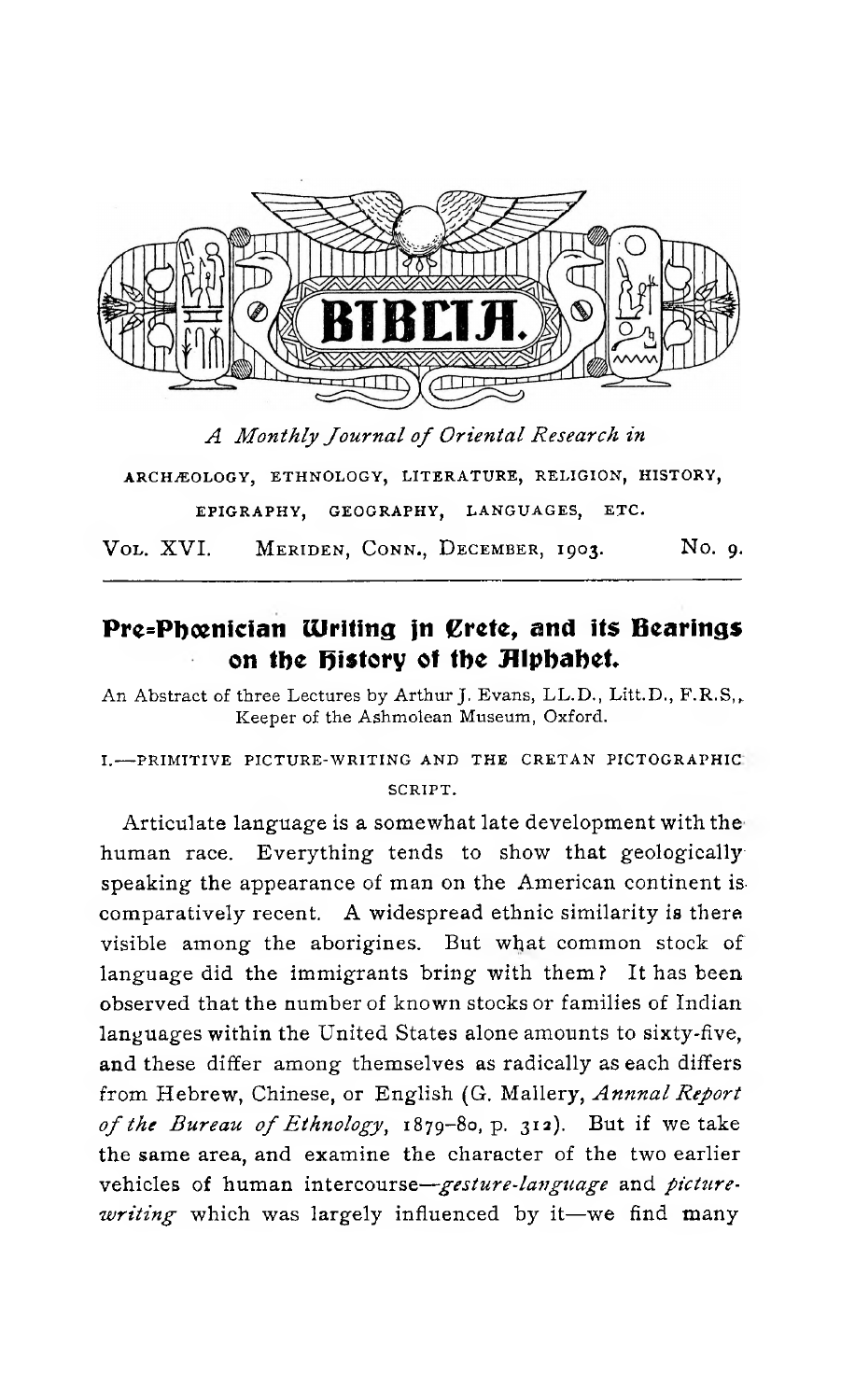common elements extending from one end of the continent to the other.

Man drew before he talked. The very dearth of oral tradition gave a greater value to pictorial records. Already, in the Reindeer Period, we see the rude hunter, mother-naked, whose equipment of articulate speech was probably only of the most rudimentary kind, leaving excellent designs, in relief or in outline, on bone and stone, of the wild horses, deer, and other animals that he stalked or trapped. Among savage races at the present day, more or less developed systems of pictographic record are universal. The very ancient gesture-language and sign-communication blends with these, and may even be said to supply at times, to the pictorial figures the moods and tenses of grammatical expression. Illustrations of the blending of gesture-language and picture-writing, and also of the tendency of picture-writing to become abbreviated into a linear shorthand, are supplied by the representations of gesticulating men in the California rock paintings of Tule River and Santa Barbara county.

Evidences of similar pictography in primitive Europe are supplied by the trolldrums of Lappland ; in Scandinavia by the rock paintings, such as those of Bohuslän, or the Kivik tombstone ; in Ireland by the incised stones of New Grange ; in Brittany by the dolmen of Locmariaker ; in Spain by the representations at Fuencaliente in Andalusia; in the Maritime Alps by those of the Maraviglie and Val Fontanalba (subscribed by Mr. C. Bicknell); in the Adriatic by some observed by the lecturer in the Bocche de Cattaro, and by similar representations in North Africa.

Reference has already been made to the tendency of picturewriting to concentrate its pictures into symbols, and to substitute a part for the whole. Eventually systematic selection of pictography to represent words, and even syllables, led to the growth of conventional systems of writing. Examples of this process are the picture-writings of Central America and China.

In the Nearer East the process was the same. In Egypt the discoveries of Petrie and others have revealed in pre-dynastic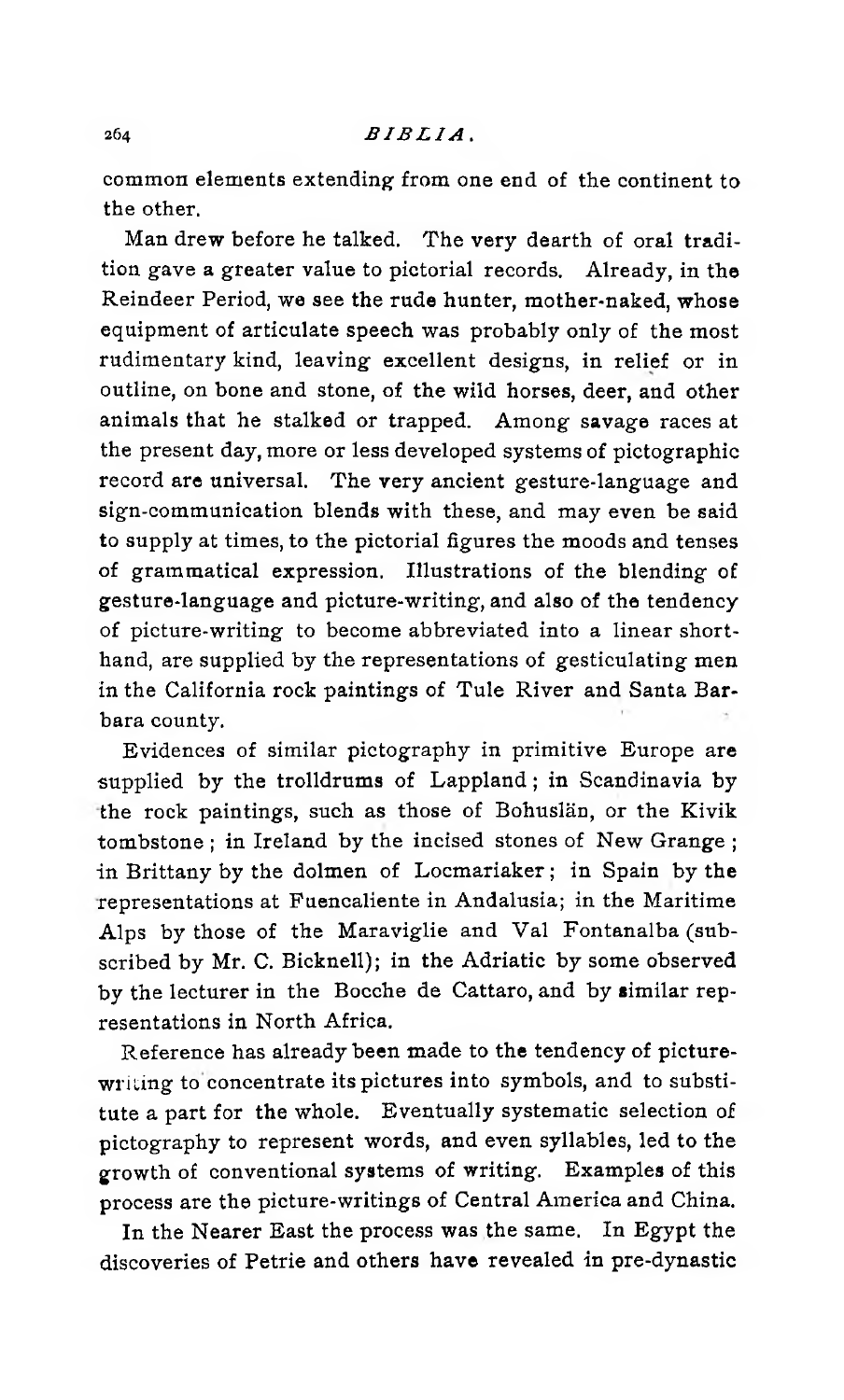and proto-dynastic times, the less formalized beginnings of the later conventional "hieroglyphics." In Babylonia, early monuments like those in Tello disclose many pictorial originals of what afterwards became " cuneiform" symbols. And in the so-called " Hittite " script of North Syria and Asia Minor we have an instance of a pictographic script whose symbols -whatever their significance—retained at least a pictorial aspect throughout.

There was, therefore, an *à priori* probability that in Greece also an early picture-writing might be expected to have existed: the discoveries of Schliemann revealed so high a type of civilization in the prehistoric Ægean, that if writing had proved to be unknown it would have been its absence which would have called for explanation, and, in fact, it was not long before isolated specimens of script were actually discovered by Tsountas, scratched on vase handles from Mycenæ.

Nevertheless, in 1894, M. Perrot felt justified in summing up as follows *(Histoire de l'Art dans l'Antiquité*, vi. (Eng. Tr.)):— " The first characteristic which attracts the historian's notice when he tries to define pre-Homeric civilization, is that it is a stranger to the use of writing. It knows neither the ideographic signs possessed by Egypt and Chaldæa, nor the alphabet, properly so called, which Greece was afterwards to borrow from Phœnicia." He admitted, indeed, that some of the marks recently noted on the vase handles bore resemblance to letters, but observes that they do not seem to form words, and that they are perhaps nothing more than the marks of the potter or of the owner; or ignorant copies of Phoenician or Asianic characters. " As at present advised," he concludes, " we can continue to affirm that for the whole of this period neither in Peloponnese nor in Greece proper—no more on the buildings than on the thousand and one objects of luxury or domestic use that have come out of the tombs—has anything been discovered which resembles any kind of writing."

To the lecturer himself, on the other hand, it seemed incredible that a civilization which laid both Egypt and Babylon under such heavy contribution, and gave so much in return, as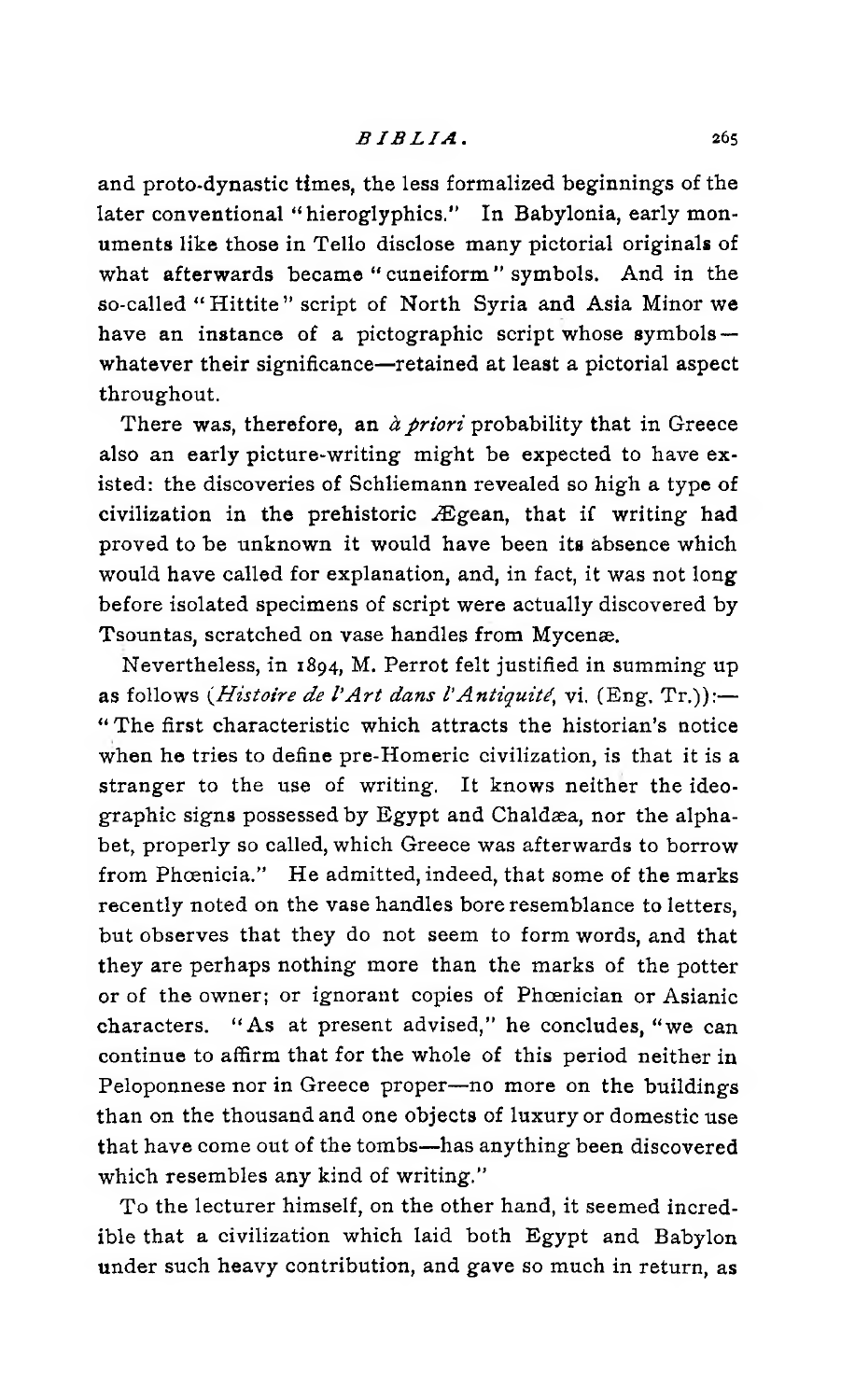### 266 *B I B I L A .*

an equal rather than as a dependent, could in the department of writing, have been below the stage attained by Red Indians. If analogy were any guide, the commoner vehicles of writing in the Ægean would be as perishable materials as elsewhere; and tradition pointed here, too, to the early use of palm-leaves, lime bark, and similar vegetable surfaces, as substitutes for the papyrus of Egypt. Considerations of this kind, however, provided negative evidence only; the problem was, what data could be discovered to establish a positive conclusion.

Such data seemed to be provided by a four-sided seal-stone brought back from Greece by Greville Chester and acquired by the Ashmolean Museum, which, though at the time attributed to Sparta, has since been traced back to a Cretan origin. The symbols with which this stone was engraved were so grouped as to suggest a pictographic script analogous to the " Hittite" system of writing; and the discovery of similar stones in Crete in 1893 confirmed the suspicion that the designs on this class of seals were symbolic, and their grouping intentional. In a series of journeys through Crete in 1894 and subsequent years, Mr. Evans discovered a large number of similar seal-stones, which he described in the *Journal of Hellenic Studies.* It became clear from the first that two forms of writing were in use in Crete collaterally, the one " pictorial," the other "linear"; all uncertainty as to the significance of the latter class of signs being dispelled by the occurrence of a regular inscription on a table of offerings found in the Dictæan cave in 1896. These pictographic seal-stones show a definite method in the grouping of their symbols. They follow a regular system of arrangement, which is sometimes *boustrophedon* as in many of the earliest Greek inscriptions. Further, the pictorial signs are not mere ornaments chosen at haphazard, but are selected from a limited cycle of symbols; and some of them represent, in graphic form, abbreviations of a gesturelanguage.

By the year 1895, in fact, it was possible to conclude not only that the engraving of the Cretan seal-stones shows all the characteristics of a system of writing, but even that the script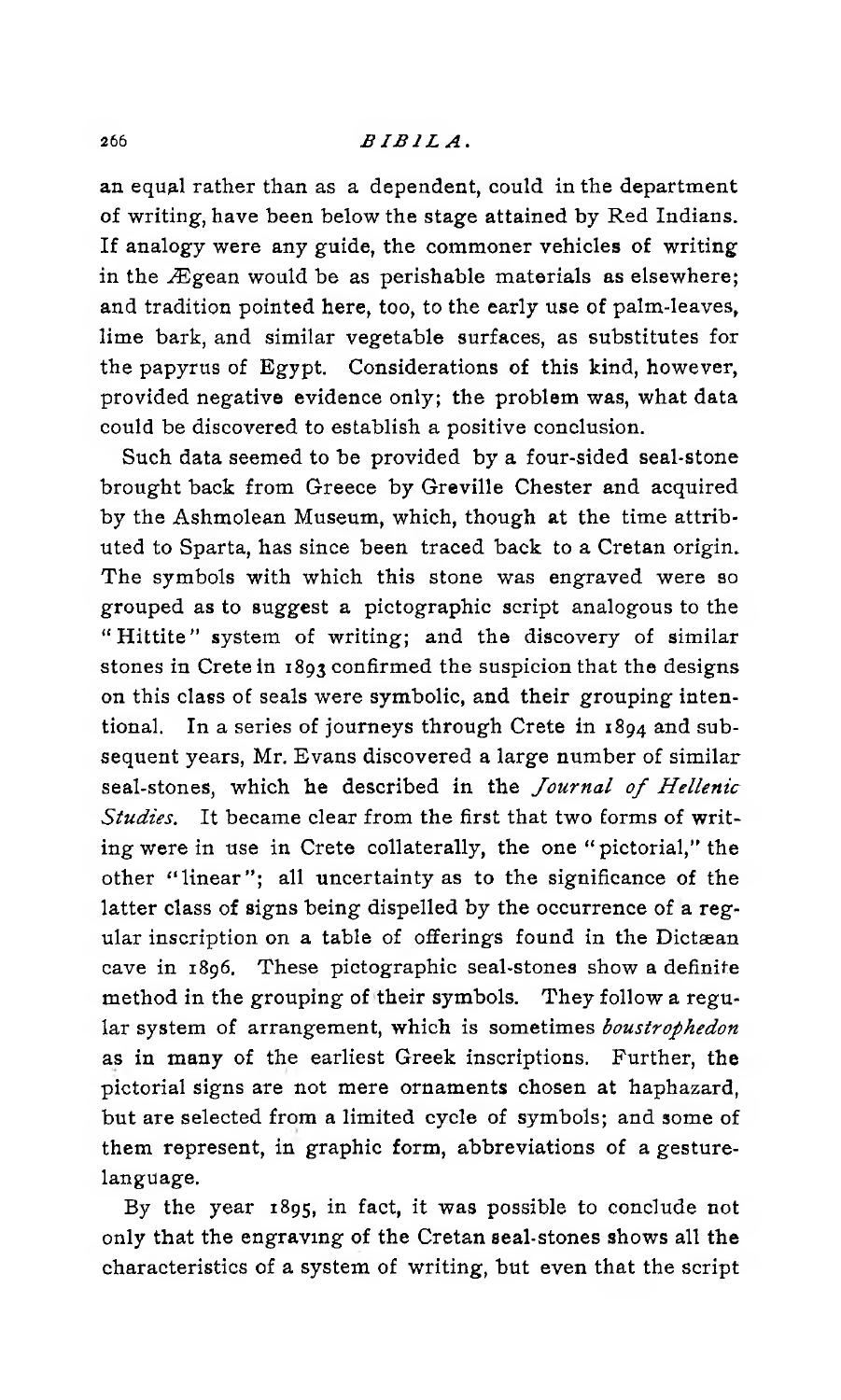was of the nature of a syllabary. The suggestion that the seal-stones were simply talismans, with religious symbols, did not seem adequate to explain the data; and all doubts were finally dispelled in 1900 by the discovery—in the course of excavation on the very site at Knossos where Stillman had noted incised symbols on prehistoric masonry—of whole hoards of documents, some of considerable length, inscribed on clay tablets, both in the linear and the pictographic style.

A preliminary survey of the large mass of data now available establishes the independent and indigenous character of the Cretan script. An early class of the seal-stones shows more purely pictorial forms than the later examples, and shows also indications of contact with the art of the Xllth Dynasty of Egypt. A still earlier class shows a ruder style of engraving with greater resemblance to primitive drawings such as those of a child on a slate; and also a characteristic prismatic form three sided, with the edges somewhat rounded—which recalls that of the Karnak prism, and fits on to that of the cylinderseals of the early dynasties of Egypt. Another class, of button-shaped seals, with perforated shank, seems also to have originated from an early Nilotic—possibly a Libyan-type. The Cretan script also presents close analogies, in some ways, with the "Hittite" system. These evidences of contact with analogous modes of writing in adjacent areas do not, however, seem to invalidate the conclusion that the Cretan system is essentially of independent local origin; earlier examples of its use go back to the third, and probably to the fourth millennium, B. C.

**II.**-THE LINEAR SCRIPT OF MINOAN KNOSSOS.

The traditional centre of Crete was Knossos, the seat of Minos and capital of his sea-empire, the scene of the famous Labyrinth and of the works of Dædalos. Here were likely to be the fullest records of the early Cretan system of writing, and already in 1894 Mr. Evans acquired a site there where some ancient ruins were visible. The result of his excavations from 1900 onwards has been to bring to light a vast pre-historic palace the structure and contents of which revealed the exist-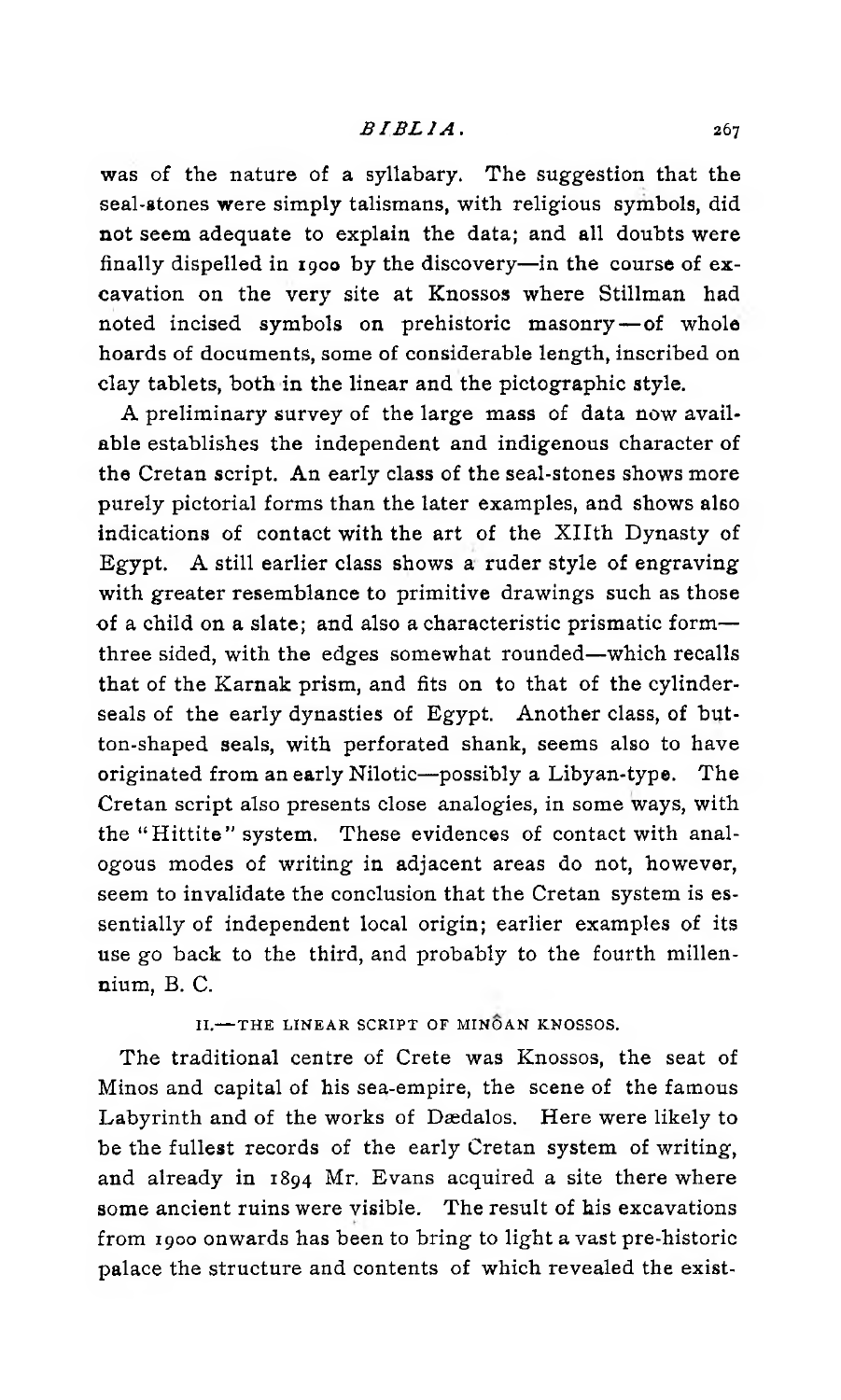#### 268 *B I B L I A* .

ence of a high civilization going back some 2,000 years before the earliest records of archaic Greece. The legendary " works of Dædalos" substantiated themselves in the shape of sculptures, moulded reliefs, and wall paintings showing extraordinary artistic skill; but the crowning discovery was the existence of whole archives of clay documents written in an advanced linear script. These had been contained in chests secured by seals, countermarked and countersigned, showing an elaborate bureaucratic organization. The subject of the clay tablets was often shown by illustrative pictorial figures added to the inscription. Many were palace accounts and inventories relating to vases of precious metals, ingots, chariots and horses, cuirasses, swords and other arms and implements, corn and other agricultural produce, flocks and herds, and persons—perhaps at times slaves—of both sexes. Many contained accounts, the numbers of which it was possible to decipher, and some tablets referred to percentages. Other inscriptions may eventually prove to be deeds, correspondence, or even official edicts, some perhaps containing formulas of the laws of Minos. There were also seals belonging to documents on perishable materials, and some vases with ink-written inscriptions within them give an idea of this class of Minôan literature.

The writing showed very modern characteristics and punctuation, and certain signs of value and quantity were varied according to an artificial method evidently devised by grammarians. About eighty signs were in common use, and in some cases, though linearised, they showed traces of pictorial originals. The characters seem to have had a syllabic value.

Specially important for the analysis of the script were long lists of personal names often showing a compound character with suffixes changing in different positions. The non-Semitic character of the language was clear, and its type seemed to answer to that of the Indo-European group.

The linear characters came in with the later palace, about 1800 B. C., and though ultimately derived from pictorial prototypes were, on the whole, independent of the Cretan pictographic script. The result of the discovery of these clay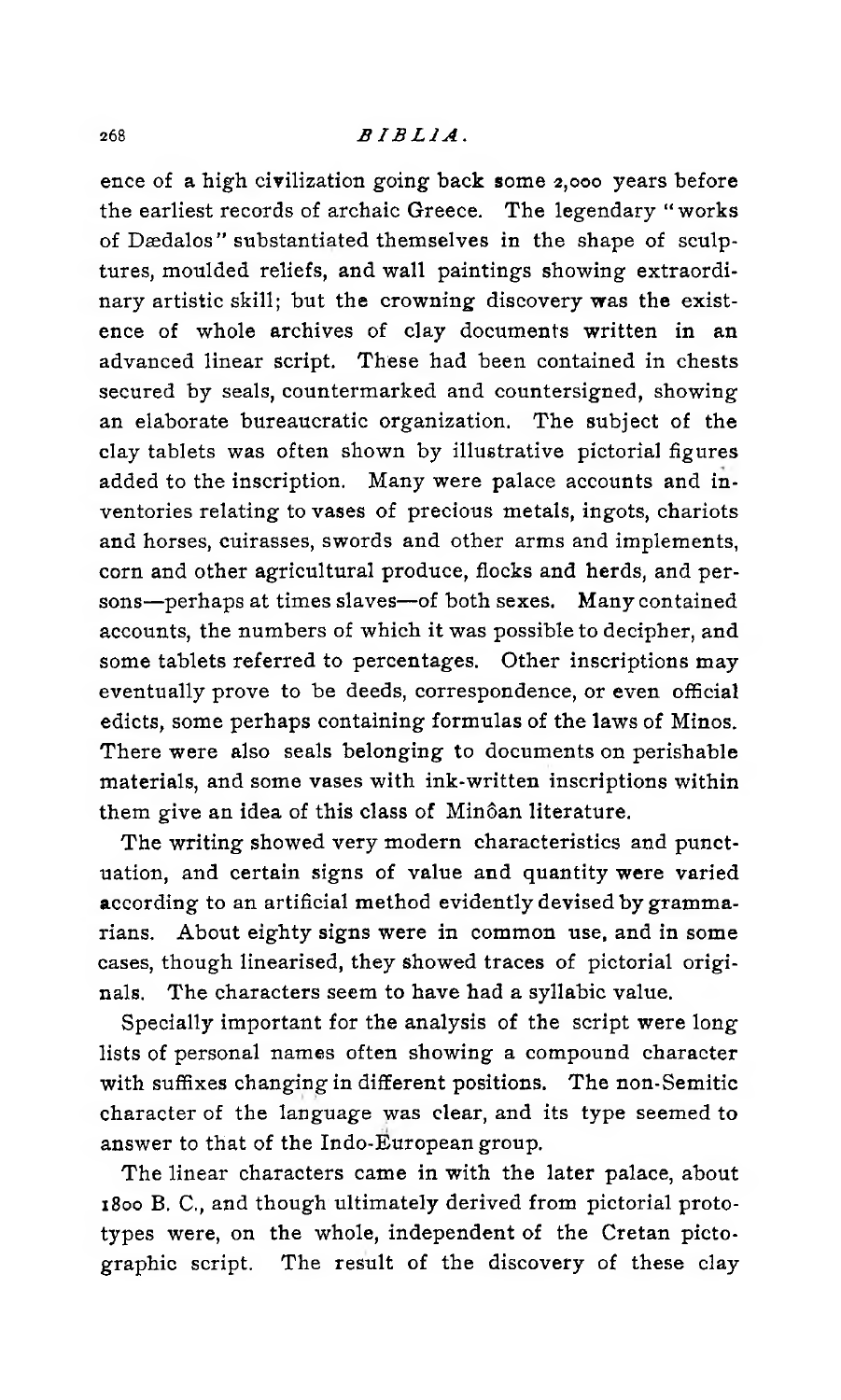archives was to show that a highly developed linear system of writing existed in Crete nearly 1,000 years earlier than the first known examples of Phoenician script. Neither series was of Egyptian origin, though the quickening influence due to early Egyptian contact might be admitted.

**III.** - CRETAN SCRIPTS AND "SIGNARIES," AND THE PHŒNICIAN **ALPHABET.**

Besides the two definite systems of Cretan writings—the pictographic and the linear—we meet with a variety of isolated signs or marks on pottery and other materials. Similar marks are found in Egypt, distinct from the hieroglyphics, and going back to prehistoric times. These signs are of geometical formation, anticipating alphabetic shapes, but did not necessarily always originate in artificial linear combinations. Some were certainly pictorial in origin, from rude line drawings such as a child draws on a slate. Such forms stood really nearer the origin of letters than the elaborately carved hieroglyphs of a more civilized age. They survived, in fact, to supply a formative influence, and models for a simpler script. In Egypt such marks were used for various purposes by guilds, like those of inlayers; and a remarkable series, partly, perhaps, actually borrowed from the Egyptian guild repertory, appear on ivory, bone, and porcelain inlays of native Cretan fabrics. A set of bone " fish " for inlaying, from the Palace, shows twenty-one varieties, ten of which are practically identical with forms of the later Greek alphabet. The signs found on the Palace blocks, though also geometrical, betray a pictorial origin more clearly. In this case several seem to be religious symbols.

The Cretan evidence supplies a new standpoint for examining the vexed question of the origin of the Phœnician alphabet. The earliest Phœnician monuments, like the Moabite Stone, go back to about 900 B. C. The earliest traces of the use of Phœnician letters by the Greeks may date from the eighth century. Onthe other hand, the recent discoveries of Sabæan and Minæan inscriptions in South Arabia tend to throw back the date of the origin of the Phoenician alphabet. The South Semitic forms were derived from types similar to the Phœnician, and the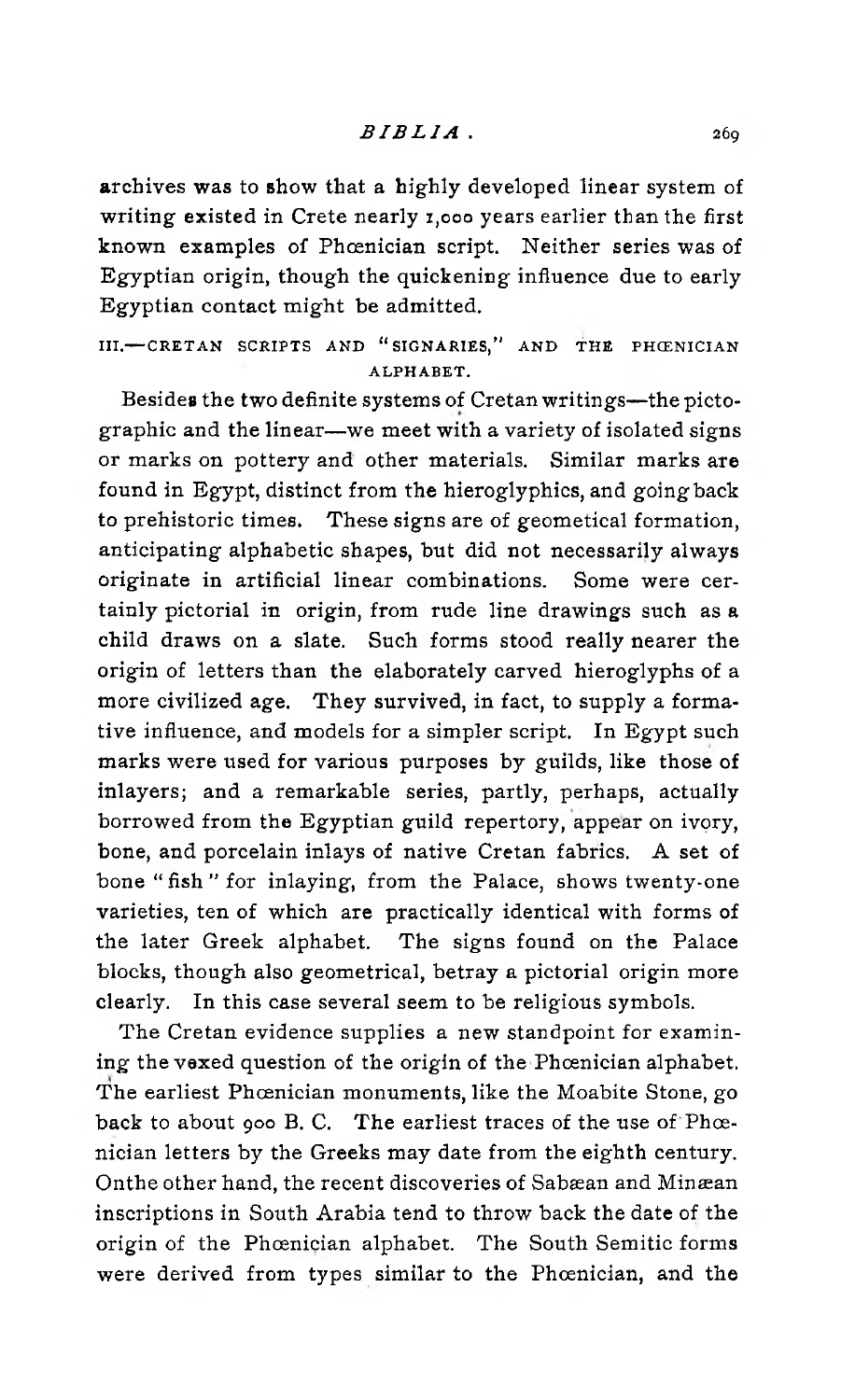### 270 *BIBLIA.*

evidence tends to show that the Minæan inscriptions go back, at any rate, beyond the ninth century B. C. As in their earliest known form they show considerable divergence from the North Semitic prototypes, these must have been in existence some time before the first appearance of the South"Arabian forms. We may suppose, then, that the Phoenician system was already in existence by about 1200 B. C. But a *terminus a quo* on the other side is supplied by the Tell-el-Amarna tablets, which show that the cuneiform script was sstill exclusively employed in Syria and Canaan about 1400 B. C.

From what source, then, did the Phoenician alphabet originate at some time about this approximate period ? The great principle of akrophony, by which, instead of a sign being taken as a word or syllable, it stood for the initial letter, is made the sole basis of the Phoenician alphabet. This great step in the evolution of writing was already partly anticipated in the Egyptian hieroglyphic series, where some " alphabetic" signs occur. Hence De Rougé's attempt to derive the Phœnician letters from the Egyptian prototypes. By an eclectic process he sought these in certain hieratic forms of a much earlier period, making the Phoenicians re-name their letters according to a fancy system. This theory was popularized in England by Dr. Isaac Taylor, and still may be said to hold the field there, though the objections to it seem to be unsurmountable.

Even less happy has been the attempt of Peiser and others to derive the alphabet from cuneiform characters. In the names and order of the letters a Babylonian element may be admitted, and had the pictorial origins of Babylonian characters survived down to the period when the Phoenician alphabet arose, possible elements for its derivation might have been supplied from this quarter. But these early quasi-pictorial characters of old Chaldea had vanished some 3,000 years before.

The old simple theory of Gesenius and his followers, that the Phœnician letters were derived from the pictorial objects suggested by their names, seems on the face of it more natural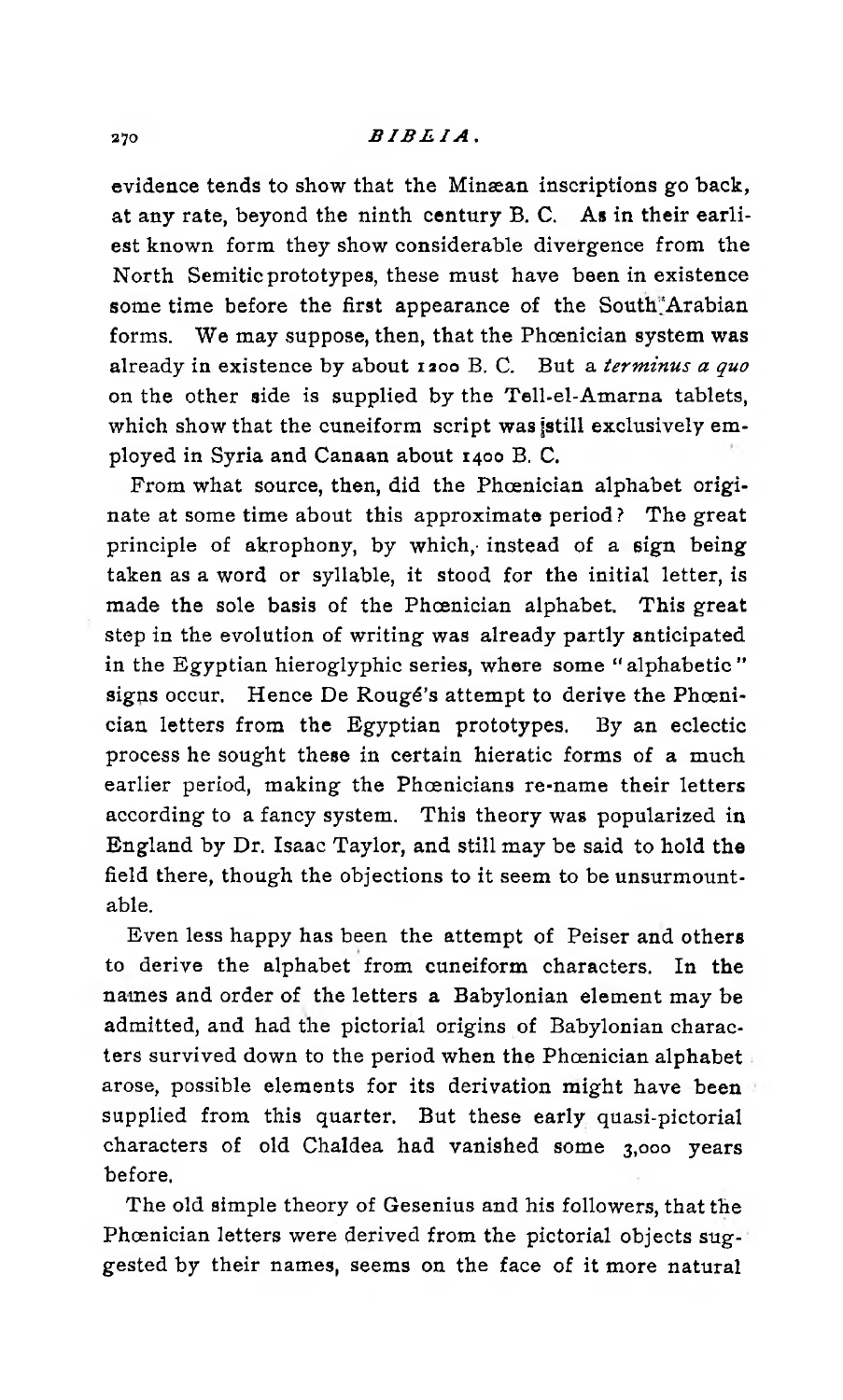$1.4 -$ 

than the artificial theory of De Rougé. A table prepared thirty years ago by Sir John Evans for the Royal Institution showed how easily the derivation from these pictorial originals might be effected. It was therefore highly interesting to find among the Cretan characters a whole series of pictographic forms answering to the prototypes of the Phoenician letters as conjecturally drawn, in accordance with the meaning of their names so far as can be interpreted, and in some cases accompanied by similar linear simplifications. A table of compari sons makes this abundantly clear. It is impossible to imagine that on one side of the same sea identical forms were arrived at by this natural process, while on the other they were artificially derived from an already antiquated Egyptian source. From the purely comparative point of view the Cretan evidence must be regarded as decisive as to the pictorial origin of the alphabet.

A still more interesting question arises—does the Cretan evidence supply something more than a parallel example? There was an agency at work which brought Crete, and the Ægean world that it dominated, into a direct relation with Canaan during the very period of alphabetical incubation. The biblical and Egyptian records both agree in bringing the Philistine tribes from the "Isles of the Sea." The southern tribe of Philistines, the Hebrew Cherethim, are translated " Cretans" in the Septuagint, and their chief city Gaza preserved the Minôan name and the cult of the Cretan Zeus to classical times. New Egyptian evidence makes it almost certain that the mysterious Kaphtor is really Crete, the Egyptian Keftô, and the Kefts, the highly civilized people who bore offerings to the Egyptian kings, have now reappeared in the wall paintings of the palace of Knossos. The most familiar Philistine name, that of Achish, moreover, is already found in the Ægean home of the race (witness an Egyptian record) long before we hear of it in Gath.

The occupation of a large part of the coast lands of Canaan by Cretan and other Ægean elements about the thirteenth century B. C. seems to have been the effect of disturbances